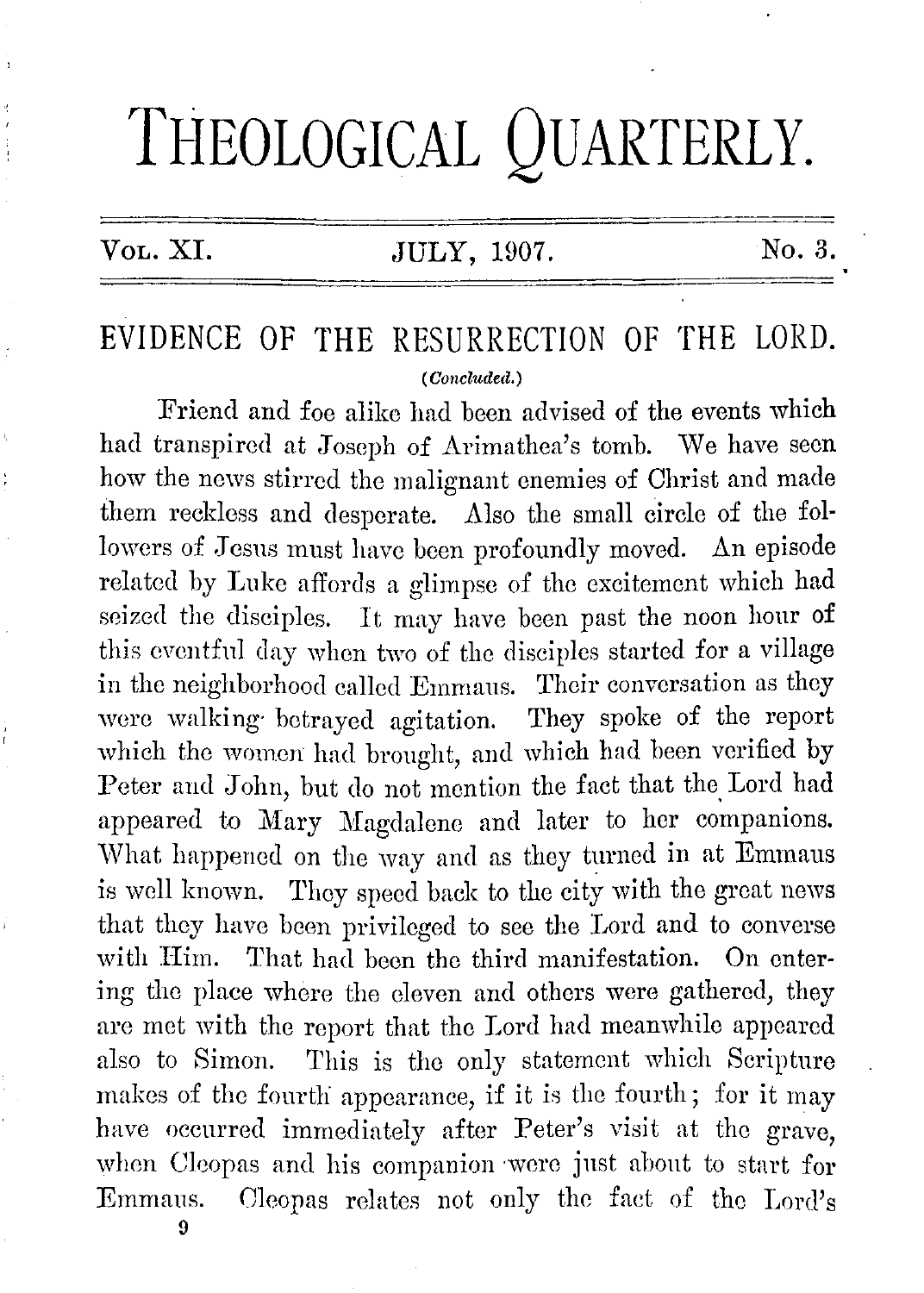### **THE CONSCIOUSNESS OF SIN.**

#### (Concluded.)

But - to digress for a space - what has *modern* paganism to say on this score? Not the degraded pagans of the Kru coast, Central Brazil, or Celebes, but the heathendom of New York and London and the pantheists of Harvard, Cambridge, and Leipsic-what has the infidel world of Haeckclian science, Spinozistic philosophy, and Ritschlian theology to say in our own day and to our own generation, on the relation of Sin to the major questions of life and thought? What its leaders and representatives tell us is altogether reassuring. "Sin," says Spencer, "is a *temporary incident* of man's transition from a less perfect to a more perfect state." Nero and St. Paul—we are then to conclude -- were separated only by certain intermediate stages of *perfection*. In the terse language of the Frenchman: "Vice and virtue are products, like vitriol and sugar." Maeterlinck, the "Belgian Shakespeare," suggests that God in heaven looks down upon human faults with an indulgent smile. Our own Mrs. Eddy teaches that "there never was a moment when evil was real;" sin is one of the "mists of matter;" vice, "an illusion of the physical senses." According to Theodore Parker, sin is merely the tripping of a child learning to walk. Hegel and Schleicrmacher held that sin is a necessary stage in human development. Renan "no longer believed in the existence of sin." Ritschl reduces guilt to a subjective illusion. Says J. Freeman Clarke: "Sin is a temporary malady to which all are liable. . . . Man is radically good and even divine." According to Carns (Dresden), sin is a pathological phenomenon (eine Krankheitserscheinung); "in the light of physiolog-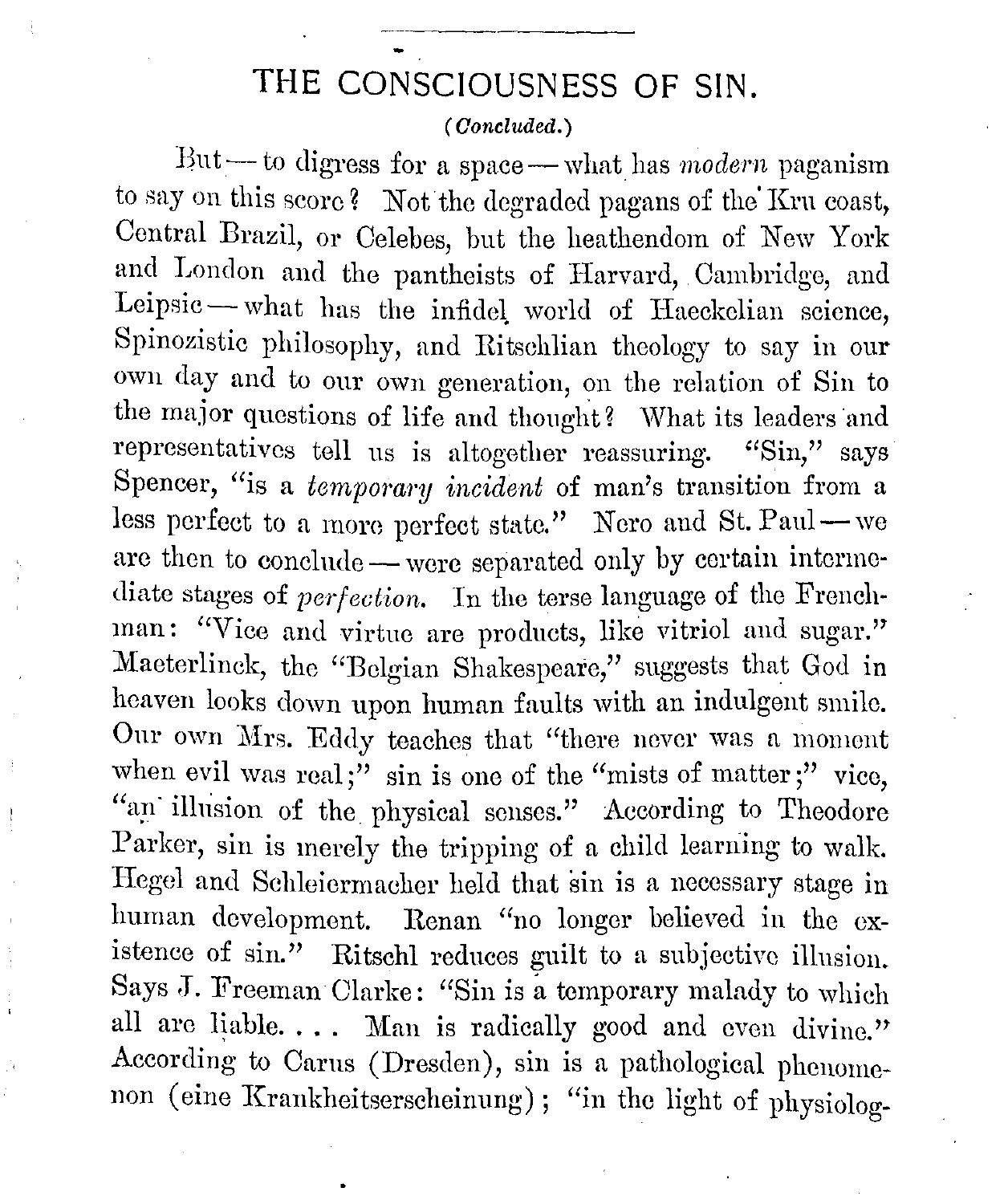ical knowledge, the notion of sin ceases to exist."  $\,$  Mr. Clodd, in *The* Story *of Creation,* believes that "the moral sense or conscience is the outcome of social relations, themselves the outcome of the need of living.<sup>2</sup>)  $\ldots$  There is no fixed standard of right and wrong by which the actions of all men throughout all time are measured.... Unfortunately, conduct has been made to rest on *supposed* divine commands as to what men shall and shall not do - *an assumption* which serves a useful purpose as a restraint upon the brutal and ignorant." <sup>3</sup> )

The Parsec, the Bralnnin, tho Taoist, the Greek and tho Roman agree: There is an inner law, divinely established, immutable and eternal as Divinity itself. Modern paganism says: There is no absolute norm of right conduct; "natural law" is a fiction. The consciousness of moral guilt and a profound view of human depravity have deeply tinged ancient pagan thought: sin is inborn  $-\frac{2\mu\varphi v\tau o\zeta}{\mu\varphi w\tau o\zeta}$  in man, nor can he so much as desire not to be that which he hates to be; a state of innocence must remain an idle speculation; "by nature, man is evil." Modern ethics sees in sin merely a temporary incident in man's evolution, an illusion of the senses, the tripping of an infant; "man is radically good and even divine." In Aeschylus and Pindar the anger of the gods consumes the malefactor; but this, according to the modern revisers of ethical standards, was an "unfortunate assumption;" God "smiles indulgently" at sin. The Psalmist, too, says: "He that sitteth in the heavens *shall laugh*," Ps. 2-but not with indulgence: "the Lord shall have them in derision. . Then shall He speak unto them in His wrath." Ho *has* spoken in His wrath. The wrath of God is already "revealed from heaven against all ungodliness and unrighteousness of men, who hold the truth in unrighteousness." Even in this unnatural blindness of the heart the resistance of

<sup>1)</sup> *Psyche*, p. 349.

<sup>2)</sup> The familiar utilitarian doctrine of Haeckel, Spencer et omne id genus; man first began to do right because he found it advantageous to himself; morality is a product of selfishness.

<sup>3)</sup> *Story of Creation,* p. 114 sqq.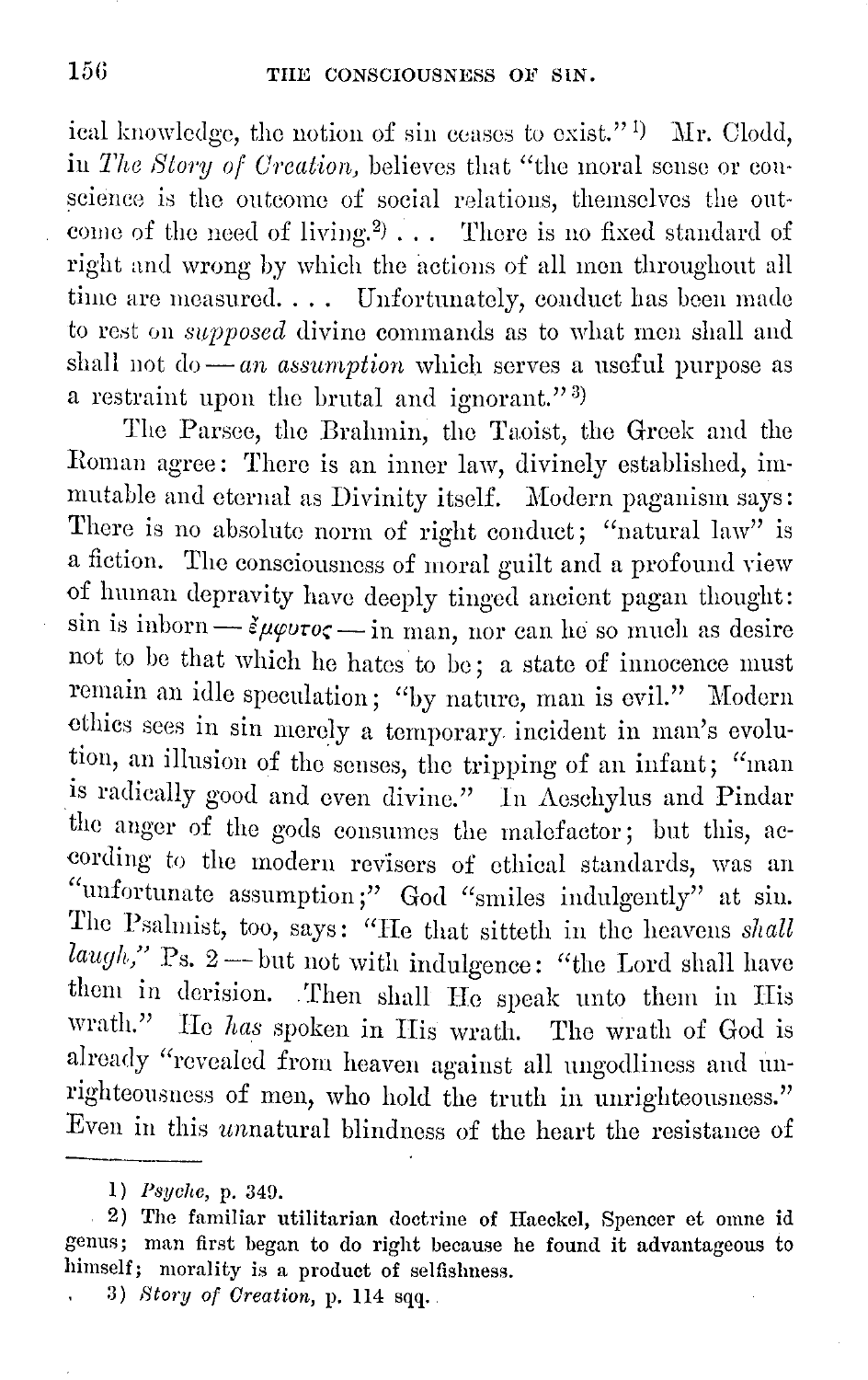men to the truth *of the Gospel* <sup>4</sup> ) has most terribly avenged itself; they have sinned against better light than the ancients possessed; they have "despised the riches of His goodness and forbearance and long-suffering," and their "darkness of understanding" is in exact proportion to their greater guilt.

"Have you ever heard of anyone," Socrates asks in the Platonic dialogue; "who would doubt that he who kills another unlawfully or commits some other wrong must also *suffer punishment?* No one would dare assert such a thing-neither God nor man!"<sup>5</sup>) This passage emphasizes the point of our last paragraph; it serves, at the same time, to introduce a necessary corollary of the truth (intuitively perceived), that all men are under sin-this, namely, that all sin *merits punishment*. A guilty conscience, indeed, "feels the stroke of justice before it falls;" but aside from this, natural man knows that justice  $will$ strike, that wrongdoing must recoil, in time, upon the head of the malefactor. Regarding the Trojan war Herodotus remarks<sup>6)</sup> that "all this, with the subsequent destruction of Troy, might be ordained by Providence to instrnct mankind that the gods proportioned punishment to crimes." Olearchus is quoted by Xenophon as saying ( in a letter to Tissaphernes) : "However fast one may flee, I do not see how anyone can escape the anger of the gods, or into what darkness he could evade, or in what hiding-place he could find security."<sup>7</sup>) "The Divinity brings the transgressor to justice," says Menander; "both in life and in death the wicked are punished."

> How swiftest vengeance waits the guilty dead; And for the sins men sin in realms of day, 'Neath earth a stern judge speaks the sentence dread Of fate's resistless sway.•)

Two sins especially, the ancients taught, were certain to bring dire misfortune upon the transgressor: murder and perjury. In Hesiod the Furies are represented as forever guard-

7)  $Anab$ , II, 5, 7. 8) Pindar, Olymp. II.

<sup>4)</sup> While the heathen of old sinned against the light of nature only.

<sup>5)</sup> Eutyphron, p. 69.

<sup>6)</sup> II, 120. "No unjust person has ever escaped punishment." V, 56.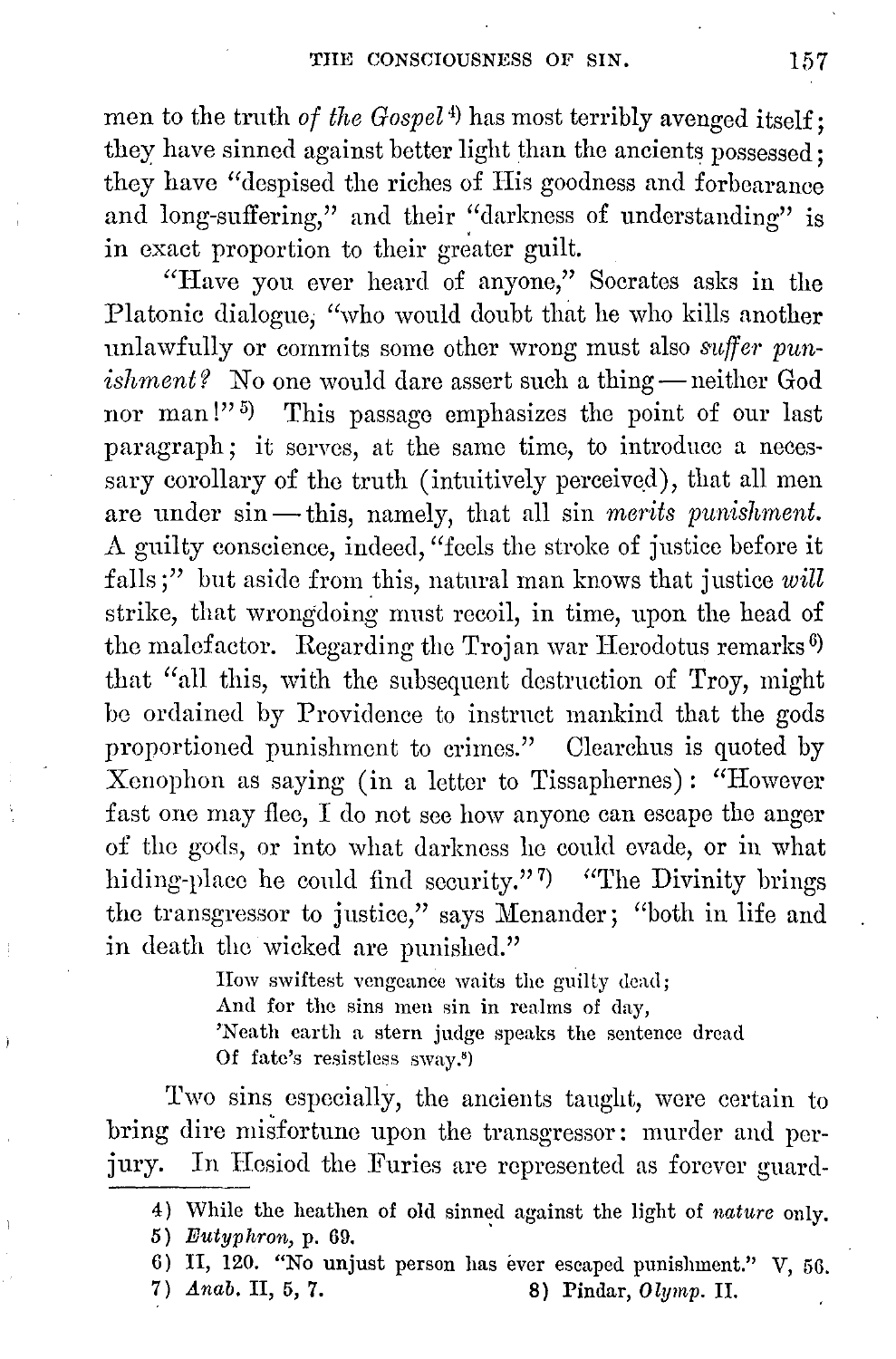ing Horkos (the Oath); they wreak vengeance upon anyonewhether man *or god* -- who has perjured himself. "There is a human punishment for false oaths: disgrace; and a divine punishment: destruction."<sup>9)</sup> "No perjurer can remain hidden from the gods, nor escape their punishment." <sup>10</sup>) In the 23d song of the Elder Edda, Loki asks the dwarf: "Tell me, Andwari, what punishment is meted out to men who swear falsely?" Andwari replies: "Heavy punishment awaits such men; he who deceives others with a false oath must suffer endlessly." -That punishment necessarily follows sin is an axiom even among the degraded heathen of our own day. We quote from Bastian: The negroes along the Congo River make vows to their Mokissos, or fetishes. "So long as he lives in easy circumstances, he attributes this to the good-will of his fotish. But as soon as he has - intentionally or by an oversight - broken his vow, he has entered into a conflict with destiny, misfortunes come upon him, and under the load of his affliction he can only die and forget."<sup>11)</sup> The favorite inquiry directed by the South Sea islanders to their oracles is: "the Sin why so-and-so is ill."<sup>12</sup>) And on the island of Madagascar the apes arc popularly believed to be men who were metamorphosed on account of their sins.<sup>13</sup>)  $-$ 

All of this states only one half of our subject. In order to exhibit the *intensity* of that feeling of guilt which is an outflow of (natural) conscience, we had to appeal to the testimony of natural man, *the individual.* To demonstrate the universal *ex*tent of this phenomenon - in other words, to show that mankind has *always and everywhere* acknowledged the "sinfulness of sinning" $-$ is a much simpler matter. There is a single historical fact which may stand for a thousand witnesses. We refer to the practice - universal among pagans from the dawn of history to our own day-of Sacrifice. Through all that endless variation which appears in the sacrificial customs of ancient and modern times one intention can\_ be traced as a governing prin-

10) Cited by Spiess, *Logos Bpennat.*  12) Gill, Myths and Songs, etc.

- 11) *Han 8alvador,* p. 254.
- 13) Schulze, *Fetishism*, p. 76.

<sup>0)</sup> Cicero, *Legg.* II, 22.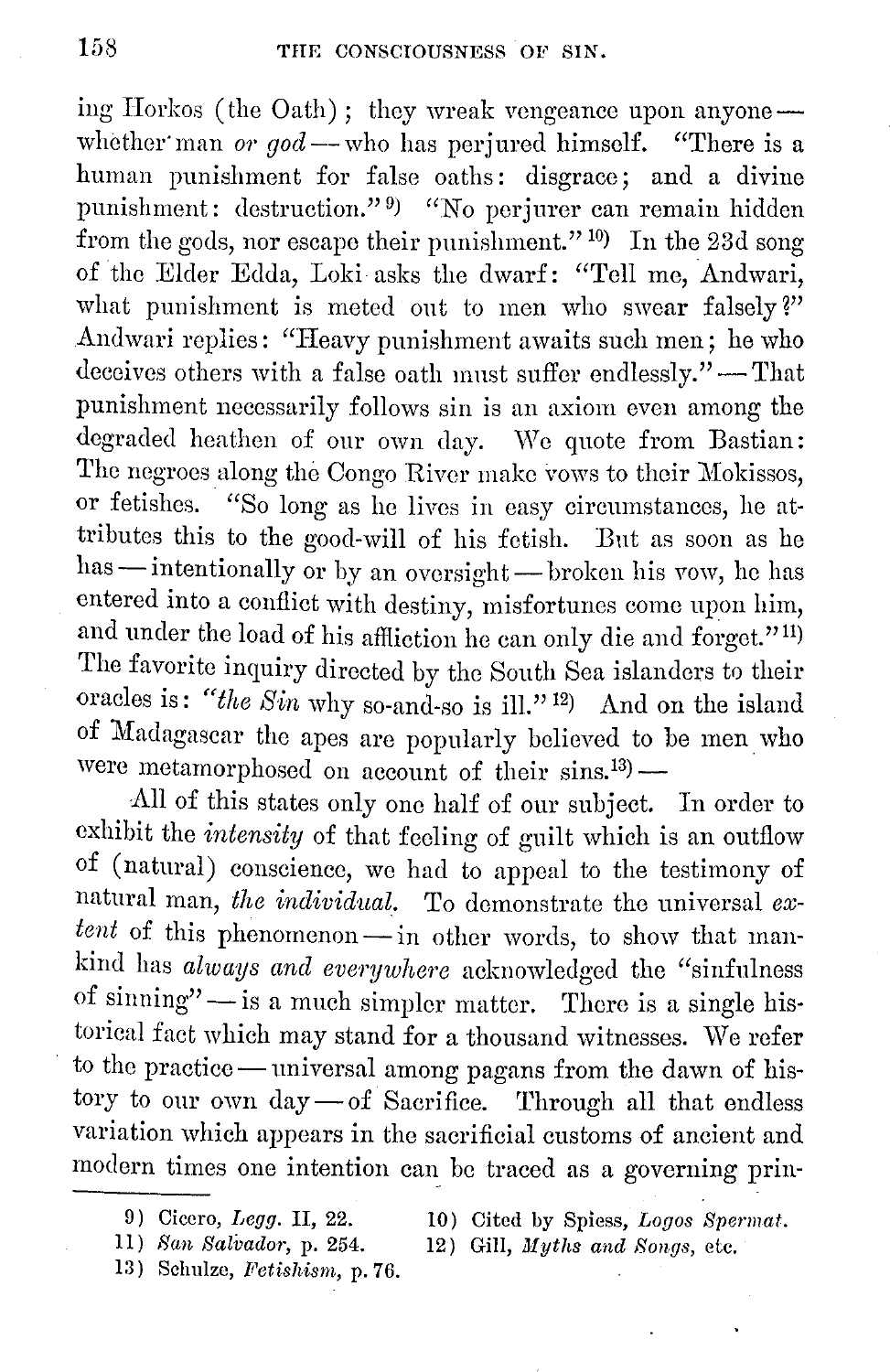ciple: the expiation of guilt and the propitiation of the Deity, which punishes the guilty. Reduced to its last elements, the real meaning of sacrifice has at all times been *Purification*. Sin was regarded as an impurity.<sup>14</sup>) Hence annual purificatory offerings, "as a propitiation for the sins-wittingly or unwittingly committed— of the entire year" were a general custom of antiquity. 15) "The Latin word *punio,* to punish, as derived from the root 'pu' in Sanskrit, tells us that the Latin derivative was originally formed, not to express mere striking or torturing, but cleansing, correcting, delivering from the stain of sin. In Sanskrit many a god is implored to 'cleanse away' (punihi) the sins of men, and the substantive derived from the same stem took in later times the sense of purification and penance. Now, it is· clear that the train of thought which leads from purification to penance shows us that in the very infancy of criminal justice punishment was looked npon, not simply as a retribution or revenge, but as a correction, as a removal of guilt. 'Castigation,' too, was originally 'chastening,' from *castus*, pure; and *incestum* was impurity or sin, which, according to Roman law, the priests had to make good, or punish, by a *supplicium,*  a supplication or prostration before the gods."  $16$ ) The conclusion seems evident. Where tribal and national law required no punishment for some moral dereliction, man felt himself impelled, by an overpowering sense of guilt, to make amends through the sacrifice of something Yaluable or dear to him. The Phoenicians offered up in times of pestilence and famine their dearest children to Kronos; at their yearly festivals they sacrificed *τά αγαπητά και μονογενη τών τέχνων*, as a propitiation for the sins of the nation!<sup>17</sup>) Sacrifice was punishment *selfinflicted* under a crushing sense of guilt.

No, it was not a freakish \vill-o'-the-wisp, this light of nature which fallen mankind received, new-born in every individual, from the beneficence of God. So far as it went,  $-$  we

16) M. Mueller, *Essays* II, p. 254. 17) Movers, I. c.

H) "Sin is an impurity of the soul," says Plato, *Laws* III, 71G.

<sup>15)</sup> Movers, *Die Phoenizier* I, p. 301.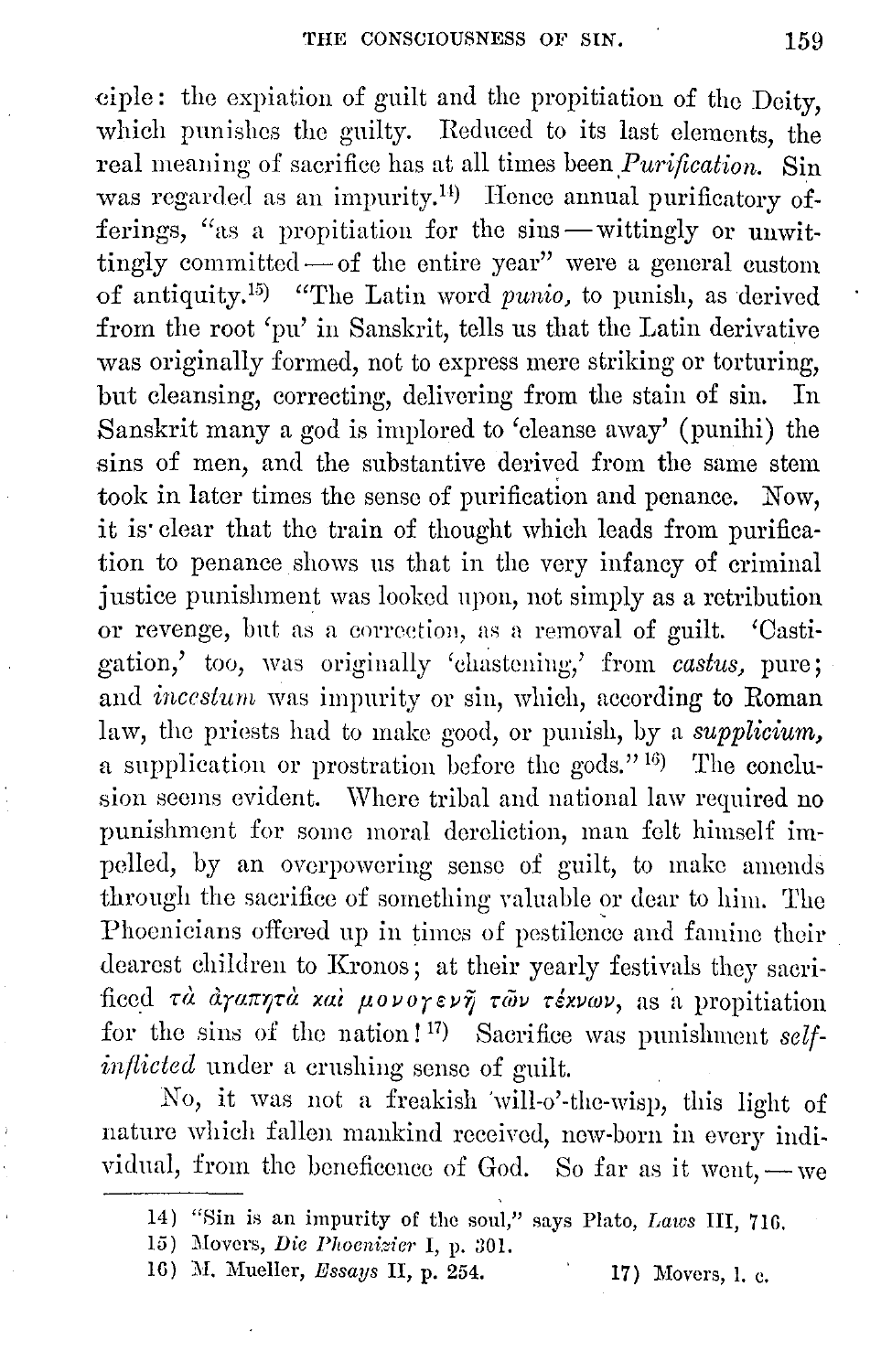should rather say: so far as man permitted it to guide him,  $$ it carried him not away from, but toward a true conception of his depraved state. Let us note that natural man, untouched, so far as we are able to judge, by the Old Testament revelation, held even this truth as a *commune dogma*: That divine judgment will visit the sins of one individual upon another-upon the nation. The wrath of the Furies passed by Tisamenos, says Pausanias,<sup>18</sup>) but lighted upon Autesion, his son. "The gods visit the crimes of parents upon the children," says Euripides in a fragment (070). Dike, in Hesiod's *Days and Worlcs,*19) punishes nations for the misdeeds of their kings. The entire army of Nereus had to be purified (xadapdñva) because a number of his soldiers had "soiled their hands" (with crime).<sup>20</sup>) But why multiply instances when both the mythology and the history of the ethnic world presents few more conspicuous facts than such *expiation of foreign guilt*, and the transference of punishment from the individual to the kind? All sacerdotal institutions had for their object the protection of tribes or nations against the wrath of divinities (ad placandos deos) offended by the transgressions of the individual.<sup>21)</sup>

After all, men have at times more or less clearly recognized the utter futility of all this expiatory machinery. Neither priest, nor sacrifice, nor punishincnt, nor supplication, nor prayer, can atone for transgression of the moral law-such seems to have been the ultimate verdict of paganism in its most

18) Cited by Welcker, op. cit. III, p. 83.

19) v. 252 sqq.; cf. v. 240: "Often an entire city is punished for one wretch." •

20\_) Aelian., *Var. llist.* VIII, 5.

21) Satisfaction by substitution is not an idea entirely foreign to the natural mind. In the *Prometheus* of Aeschylus, Hermes declares to Prometheus that he shall not be released until some god appear as a successor to his suffering, one willing to go down to Tartarus and Hades for him; Ovid bids the gods take the heart and flesh of the victim for the heart and flesh of the offerer; and Virgil says of the sacrifice: *ununi pro multis dabitur caput* (Acn. 5, 815). Even in Homer "the shedding of the blood of the brutes is an alternative set over against the shedding of the blood of the sinner" (President Strong of Rochester Seminary).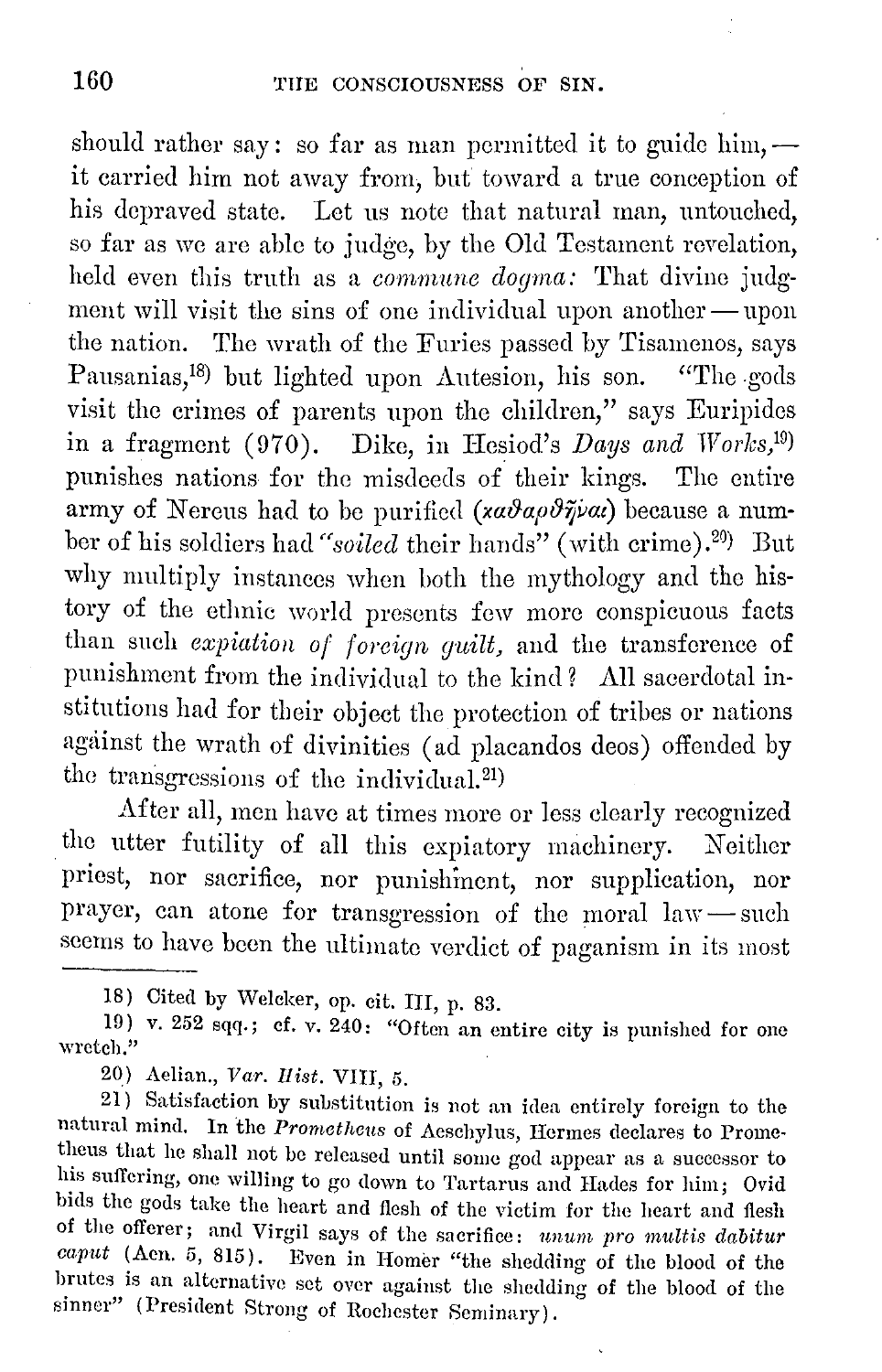enlightened representatives. In the *Iliad,* Athene refuses the prayers of the Trojans who had offended her; in the *Odyssey,*  Agamemnon is termed  $\nu \eta \pi \omega \zeta$ , a fool, because he tries to reinstate himself by means of sacrifice in tho favor of the gods; Zeus docs not accept the sacrifice of Ulysses when pursued by Poseidon's wrath. In Homer, says Naegelsbach, "the sin of men, and the retaliation of the gods are certain; forgiveness uncertain, dependent upon the passing whim and arbitrary decree of the gods.". Evon when Orestes had performed all prescribed rites of purification, Aeschylus represents him as haunted by tho Furies into tho very shrines of tho gods. A Spartan, says Juvenal, had *hesitated* to return a deposit entrusted to him; but the oracle at Delphi informs him that such evil intention "must not go unpunished; he was soon exterminated with all his progeny and house, and all his wide-spreading clan"! "Such is the penalty," the poet adds, "which the mere wish to sin incurs." We may conclude with this expression of Cicero's: "There is no expiation of crimes against mankind, and impiety against the gods." $^{22}$ ) —

The words of St. Paul: "The Gentiles, which have not the Law  $\ldots$  show the work of the Law written in their hearts," may be resolved into the following series of parallels and corollaries: *Natural man is able* to *recognize,* 1) the origin of natural law, as an outflow of the *divina ratio*; 2) the twofold primary function of conscience, as accusing and excusing; 3) tho avenging power of an evil conscience; 4) the sinfulness of evil intention; 5) tho depravity of man (race and individual); G) punishment as a necessary consequence of wrongdoing; 7) tho need of purification in some form, as a moans of escaping punishment, either for one's own sins or those of another; 8) the futility, after all, of all human devices for the expiation of guilt.

In what, then, did the crime of paganism consist? In the "judgment of the day of wrath," why will natural man be "without excuse"? Because, -

22) *De Legg.* I, 40.